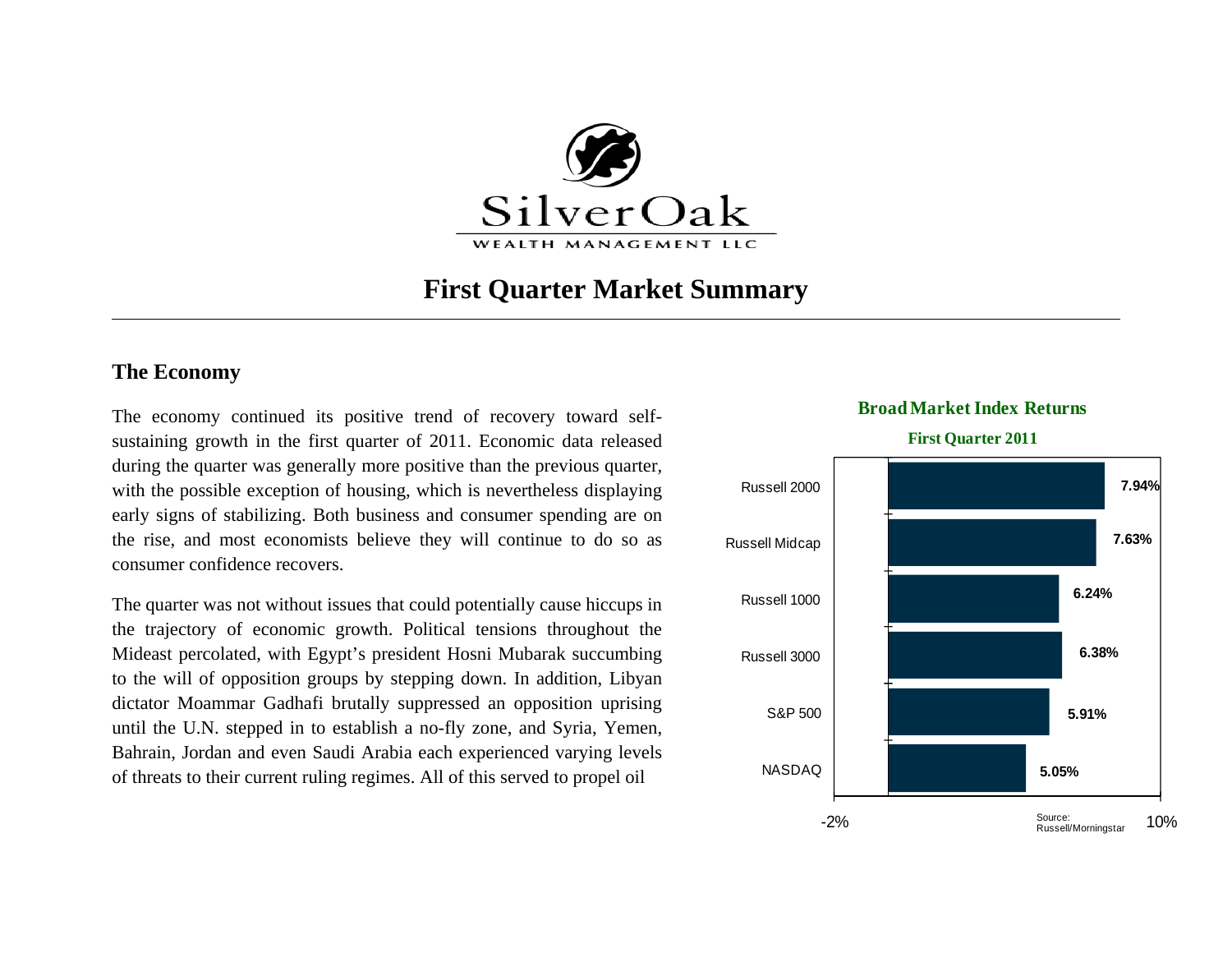prices higher, while also dampening consumers' outlook. Many analysts believe that while the oil price rise will serve to slow global growth somewhat, the recovery should continue unabated unless a more significant shock occurs.

The economy and markets also needed to digest the three-fold disaster in Japan consisting of a 9.0-magnitude earthquake, resulting tsunami and nuclear catastrophe. The human toll was significant, and the recovery process will take time. Economically, the supply chain effects of a slowdown in production in Japan are the biggest concern, but many analysts believe that the amount of reconstruction necessary in Japan may be an intermediate-term positive for the global economy.

The euro zone sovereign debt problem is another issue that the market continues to need to overcome. Portugal is the latest country to experience problems as rating services downgraded its government debt. In addition, Moody's downgraded the debt of several Spanish banks.

On the domestic front, how fiscal issues are dealt with at both the federal and state levels will certainly impact the outlook for economic growth and financial market performance going forward. Recently elected Republicans have sought to bring spending under control and make significant cuts, some of which have not been met with unanimous approval. Clashes with unions in states such as Wisconsin, Indiana and Ohio have received a great deal of attention, and many analysts believe such battles may be a necessary first step to restoring confidence in the financial stability at the state level. Similar such discussions are occurring in Congress, and fiscal issues are





#### **U.S. Equity Market Returns by Major Sector**  (Securities in S&P 500, 1st Quarter 2011)

likely to continue to be key as candidates begin to position themselves for the 2012 elections.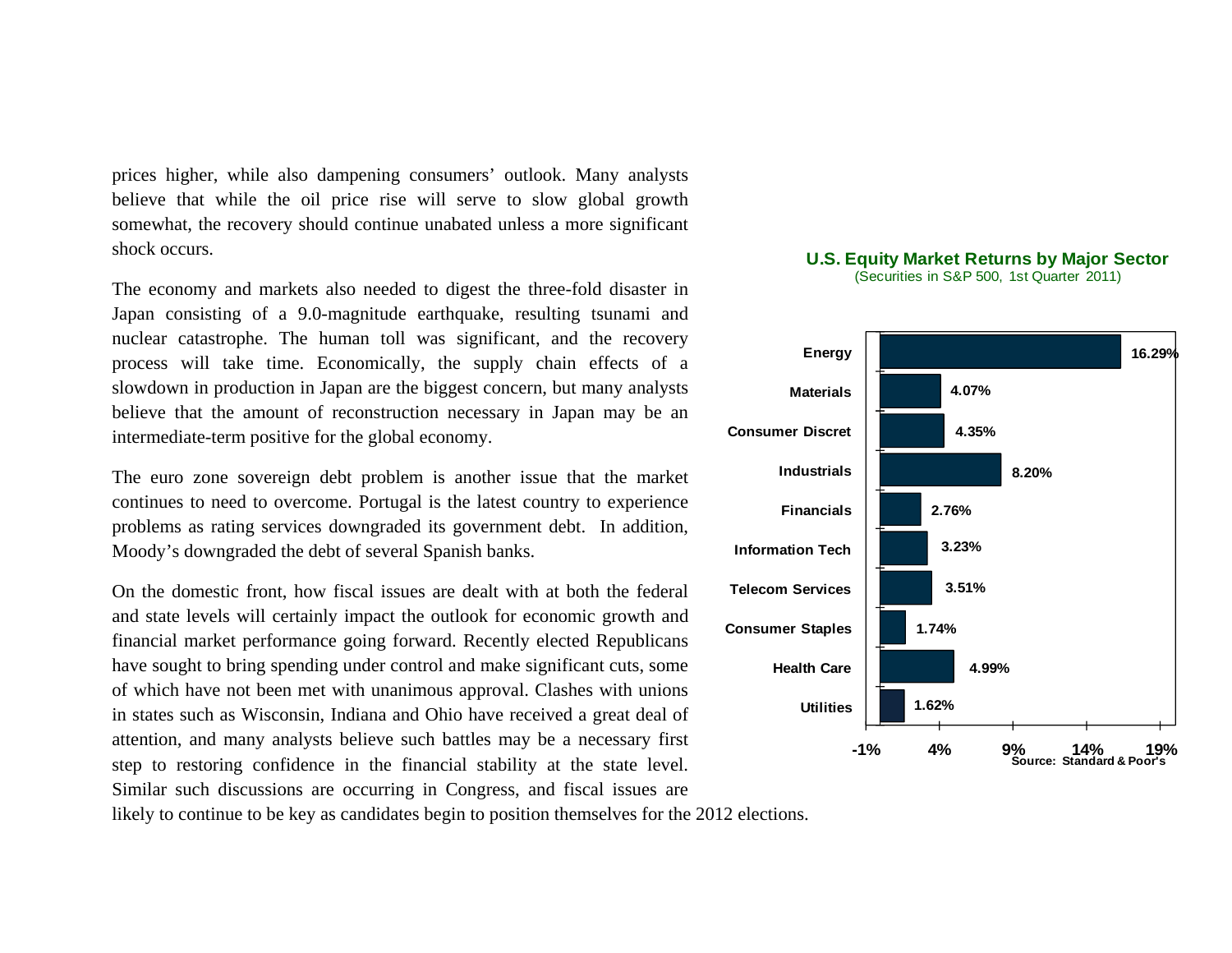# **Highlights**

## **GDP**

The Bureau of Economic Analysis released the third estimate of fourth quarter 2010 GDP, an upward-revised 3.1%, up from the prior estimate of 2.8%, and above consensus expectations of 2.9%. In addition, real GDP rose 2.9% for the full year in 2010, the largest annual GDP increase since 2005. Many economists are forecasting continued robust growth for the remainder of 2011, driven by increased consumer spending resulting from the tax cut deal struck at the end of 2010 by President Obama and the Republicans. Also driving this improvement will be a strengthening labor market, stronger exports stemming from the ongoing global recovery and continued robust corporate profitability, which will in turn produce higher business investment. Moreover, inflation is not expected to be a hindrance for the near future. Analysts do see certain risks that might arise, including further increases in energy prices caused by continued political tension in the Mideast, and a greater-than-expected impact on global growth resulting from the disaster in Japan.

## **HOUSING**

By almost any measure, the housing market remains in its slump, although with some signs that the worst may be over. Existing home sales fell more than 9% in February from month-earlier levels, but the three-month moving average seems to have stabilized. Median existing home sale prices also declined during the quarter, and may continue to be depressed as the market clears the overhang of distressed sales. New home sales also posted significant declines, with February data showing a 16.9% decline from January. The outlook may improve later in the year as increasing affordability combines with job growth improvement and heightened consumer confidence.

### **EMPLOYMENT**

The employment situation showed marginal improvement in the first quarter of 2011, in what might be a precursor of things to come. Payrolls increased by 192,000 in February, after rising a less-than-expected 63,000 in January. The February data showed broad-based job growth, with jobs being added in most private sector industries. Additionally, the unemployment rate declined to 8.9% in February, which is the latest data available. The improvement in employment is a result of the continued economic recovery, with corporations increasing profitability, and smaller companies being able to gain access to credit more easily. Having pared back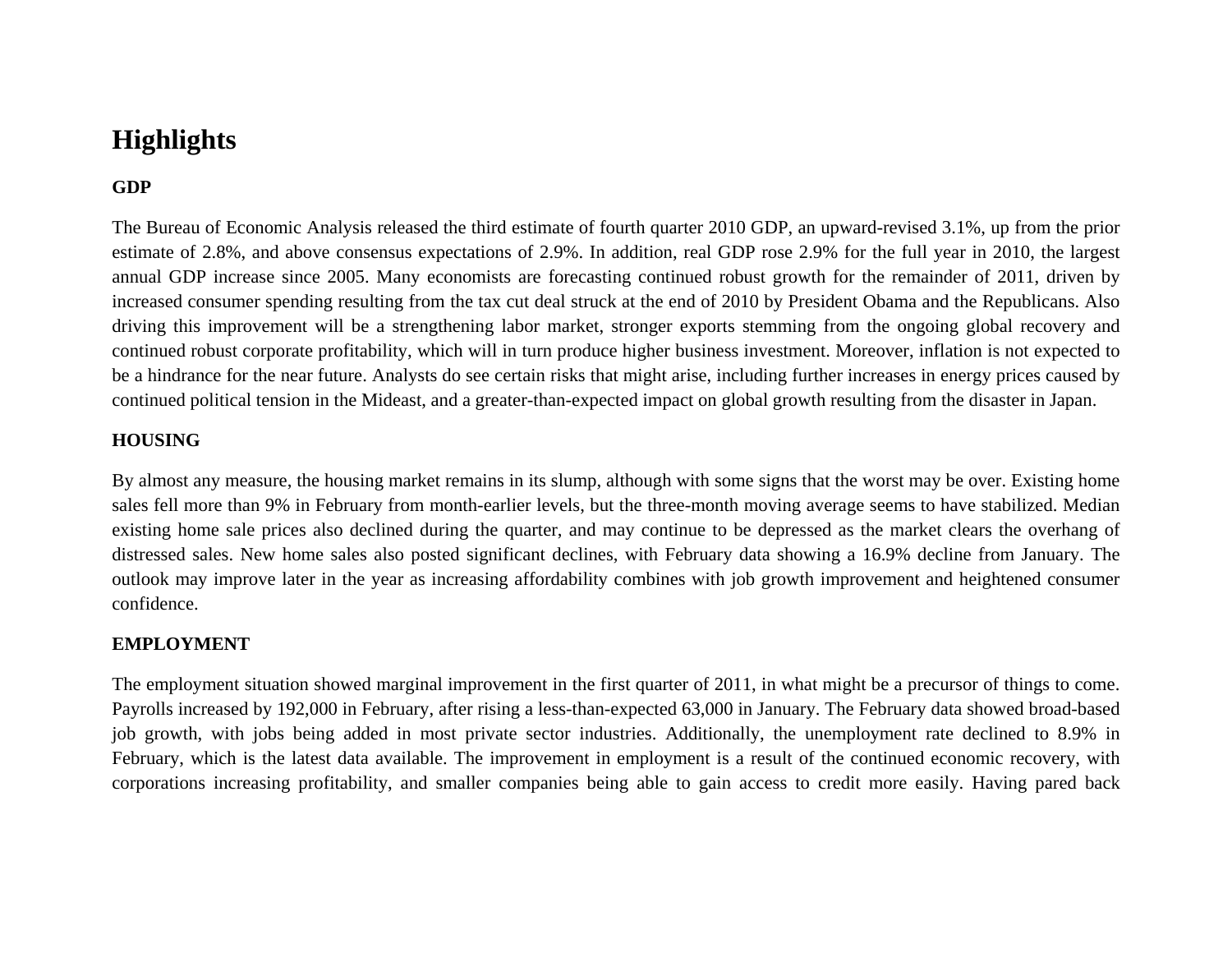payrolls over the past couple of years, companies are now beginning to increase staff in order to meet demand. Despite the recent good news, many analysts expect that the employment situation will not return to pre-recession levels until approximately mid-2013.

## **FED POLICY**

In March, the Federal Open Market Committee (FOMC) announced that it will leave monetary policy unchanged, and that the quantitative easing program ("QE2") begun in the fourth quarter of 2010 will continue until its scheduled conclusion at the end of June of 2011. The QE2 program is an expansion of the Fed's balance sheet by \$600 billion in an effort to reduce long-term interest rates and increase inflation expectations. The ultimate goal of the QE2 program is to help fulfill the Fed's dual mandate of promoting price stability and full employment. The program was initiated because of the deflationary environment and high unemployment.

In its statement, the FOMC retained language saying that it will maintain a fed funds rate 0% to 0.25% range "for an extended period," the 14<sup>th</sup> time in a row that phrase has been used. The FOMC also signaled that it believes progress is being made in terms of economic growth, but that such progress has been "at a rate that has been insufficient to bring about a significant improvement in labor market conditions." In a nod to those factions of the market that have begun to be concerned about the prospect of inflation, the FOMC also stated that even though it believes the impact of higher inflation will likely be transitory, it will "pay close attention to the evolution of inflation and inflation expectations."

Most economists continue to believe that even with a pickup in economic growth and improvement on the employment front the Fed is not likely to raise interest rates until sometime in 2012.

## **Interest Rates**

Following a steep selloff in the fourth quarter of 2010, the fixed income market experienced a much more stable environment during the first quarter of 2011. Early in the quarter interest rates continued the rise that began in the previous quarter with the announcement of the second round of quantitative easing. Fixed income investors were nervous that with the economy showing signs of a selfsustaining recovery inflation may become more of a serious issue. The rate rise eased somewhat – and bond prices rose – as investors sought the safe haven of U.S. Treasury securities in the aftermath of the Japan earthquake and renewed sovereign debt problems in the euro zone. Once fears eased, however, investors returned to an investment posture favoring more risky assets, and by the end of March rates had risen to the highest levels of the quarter.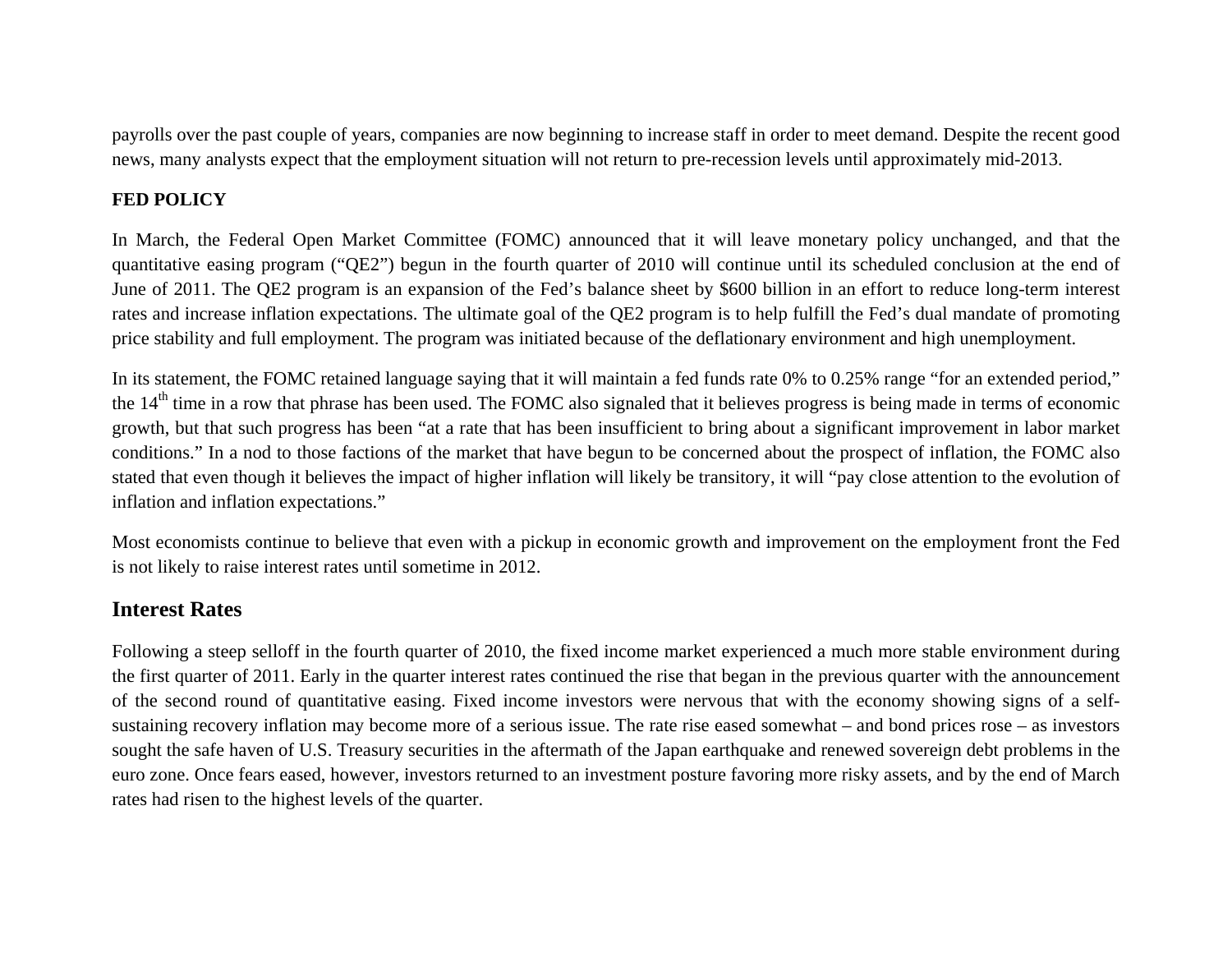The yields on the five- and 10-year Treasurys remained relatively flat on a quarter-over-quarter basis, although the yield curve steepened slightly. The yield on the five-year Treasury rose 23 basis points from 2.01% on December  $31<sup>st</sup>$  to 2.24% on March  $31<sup>st</sup>$ , while the yield on the 10-year Treasury rose 17 basis points from 3.30% to 3.47% over the same period. The yield on the 30-year Treasury increased by 17 basis points from 4.34% to 4.51% during the quarter. The yield on the 3-month T-bill declined three basis points from 0.12% to 0.09%.

The credit segment of the market also witnessed a rise in rates, but not quite to the extent of the Treasury market. The yield on the Barclays Capital U.S. 1-3 Government Credit Index rose only seven basis points, from 1.61% on December 31<sup>st</sup> to 1.68% on March 31<sup>st</sup>. Intermediate credit yields did not rise much more, with the Barclays Capital U.S. 7-10 Year Credit Index increasing from 4.52% to 4.62% during the quarter. Similar to the fourth quarter of 2010, the high yield segment of the market bucked the trend towards higher yields. The Barclays Capital U.S. Corporate High Yield Index yield fell to 7.49% from 7.90% at the end of the last quarter. Municipal bonds also experienced a decline in yield, albeit a very small one. The Barclays Capital Municipal Bond Index yield declined four basis points to  $3.86\%$  from  $3.90\%$  at December  $31<sup>st</sup>$ .